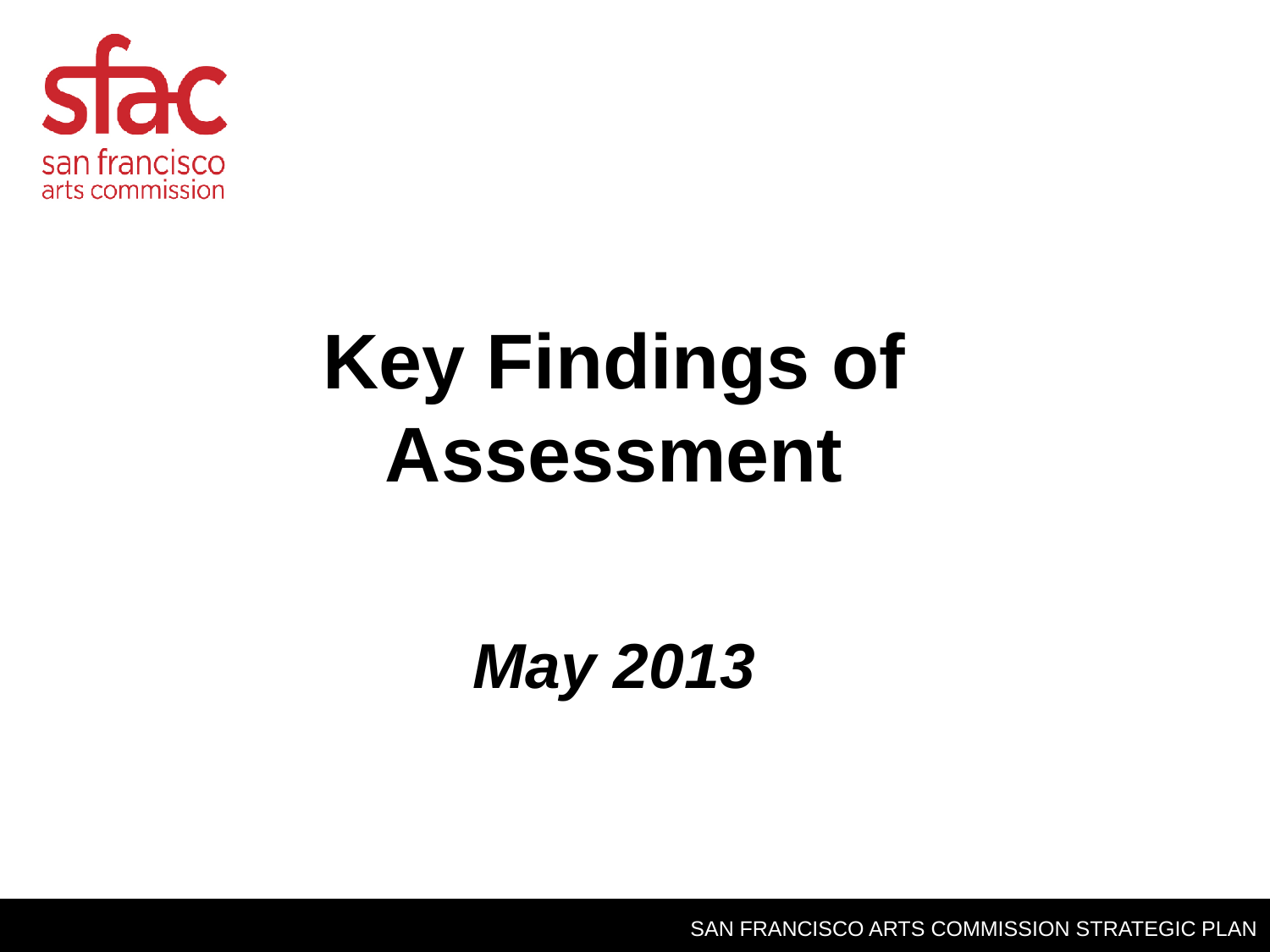# **Methodology**

- Background Research
- Benchmark Study
- Interviews (~80 total)
	- Commissioners, Staff, Board of Supervisors, City Dept Representatives, Peer Funders, Arts Organizations, Arts Education Partners
- Surveys of Staff and Commissioners
- Focus groups
	- Cultural Equity Grants recipients
	- Cultural Centers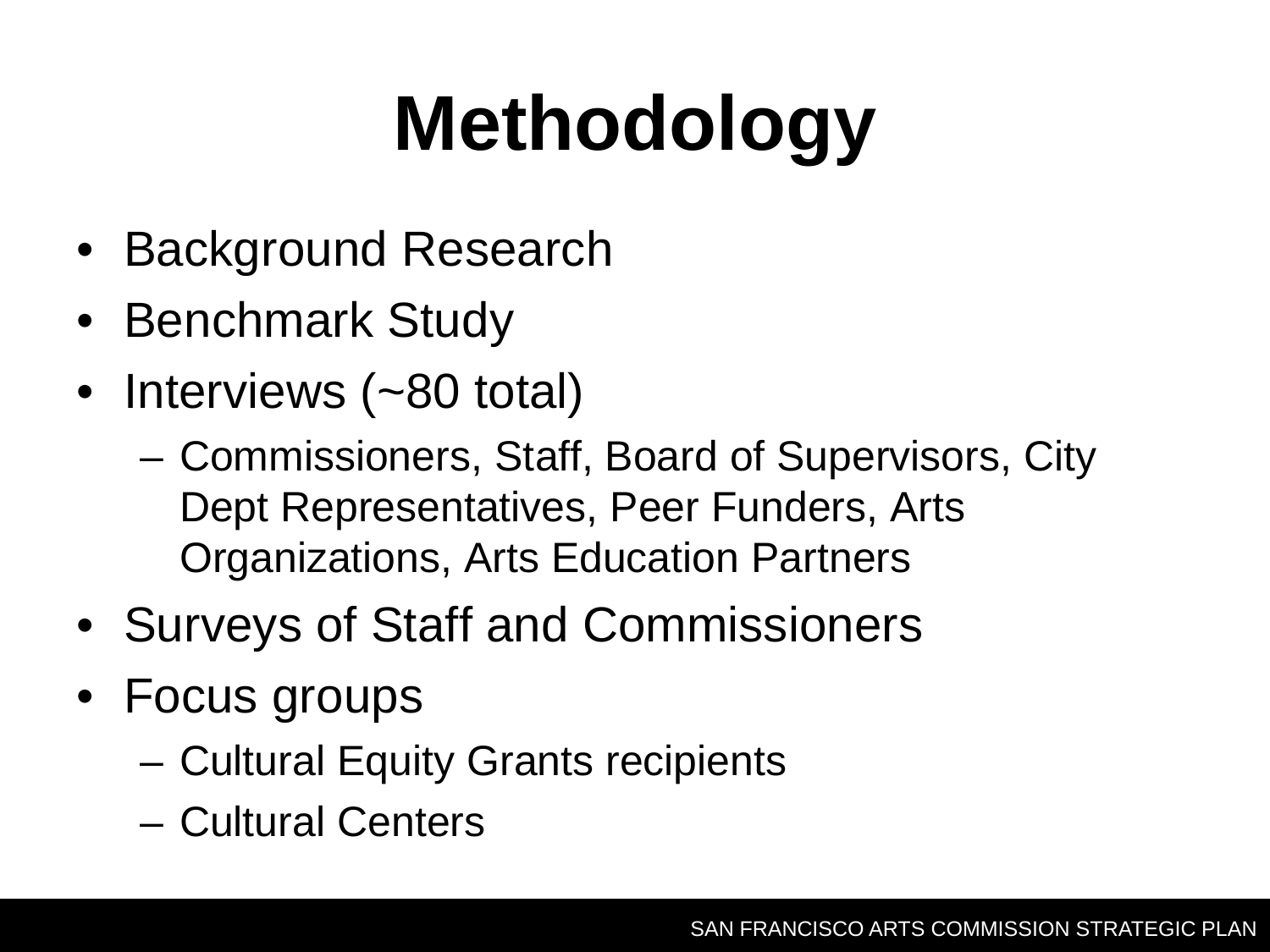#### **Topics Discussed with Interviewees**

- Strengths of SFAC
- Areas in need of improvement
- Critical issues facing the SFAC
- Future vision
- SFAC Leadership
- Community perceptions

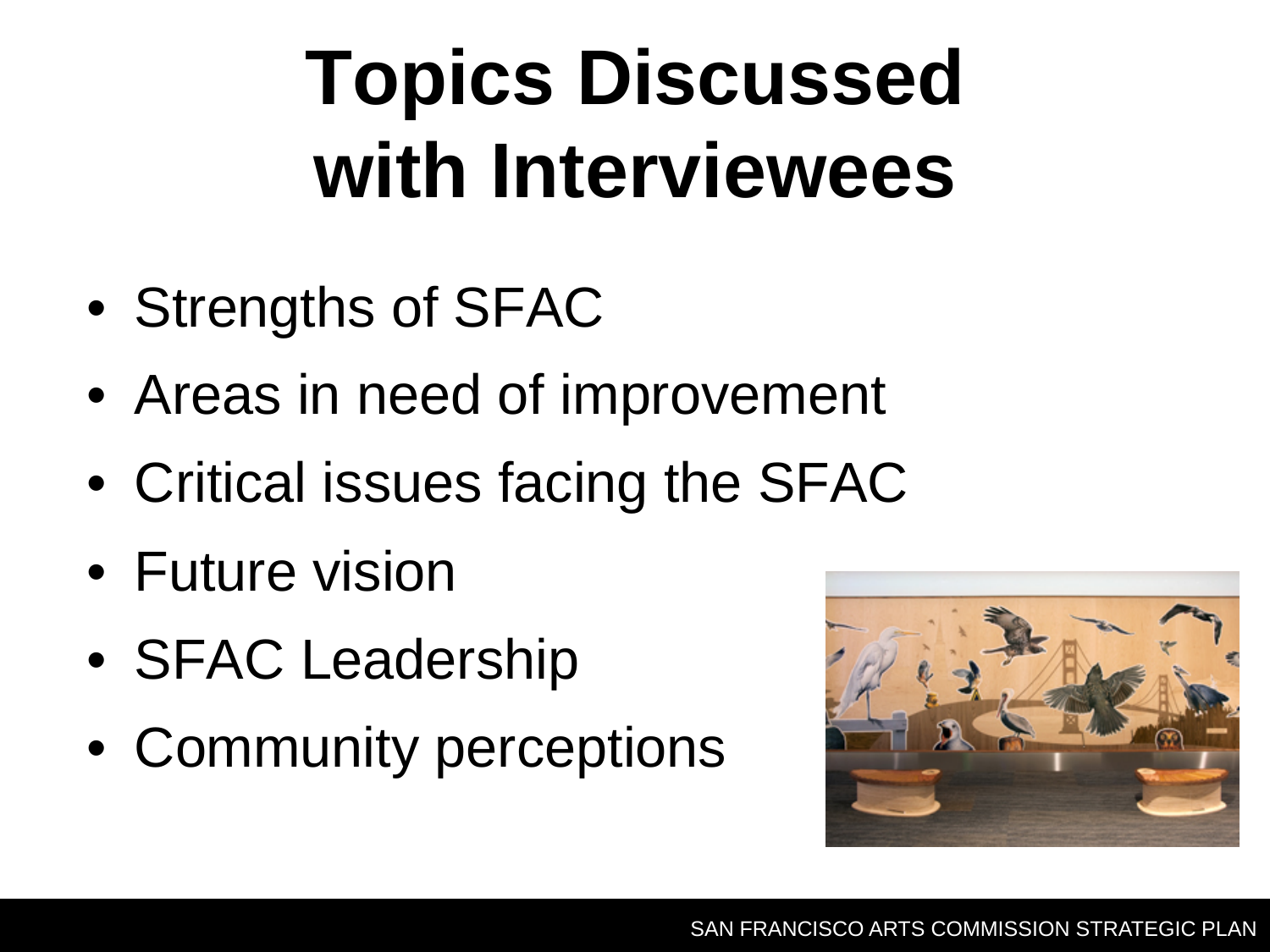

## **Key Findings**

SAN FRANCISCO ARTS COMMISSION STRATEGIC PLAN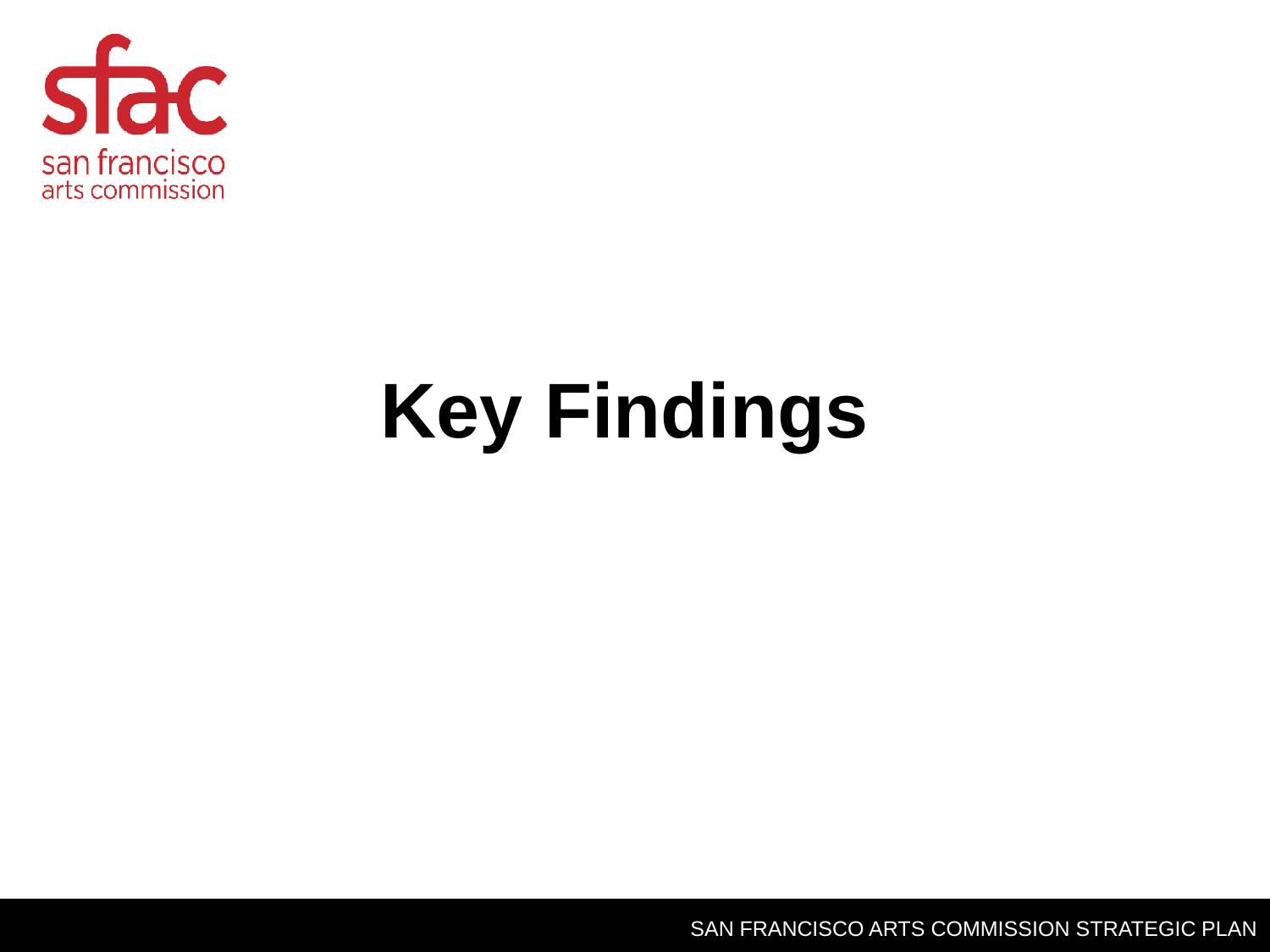## **SFAC Strengths**

- Director's leadership and communication skills
- Committed, knowledgeable staff

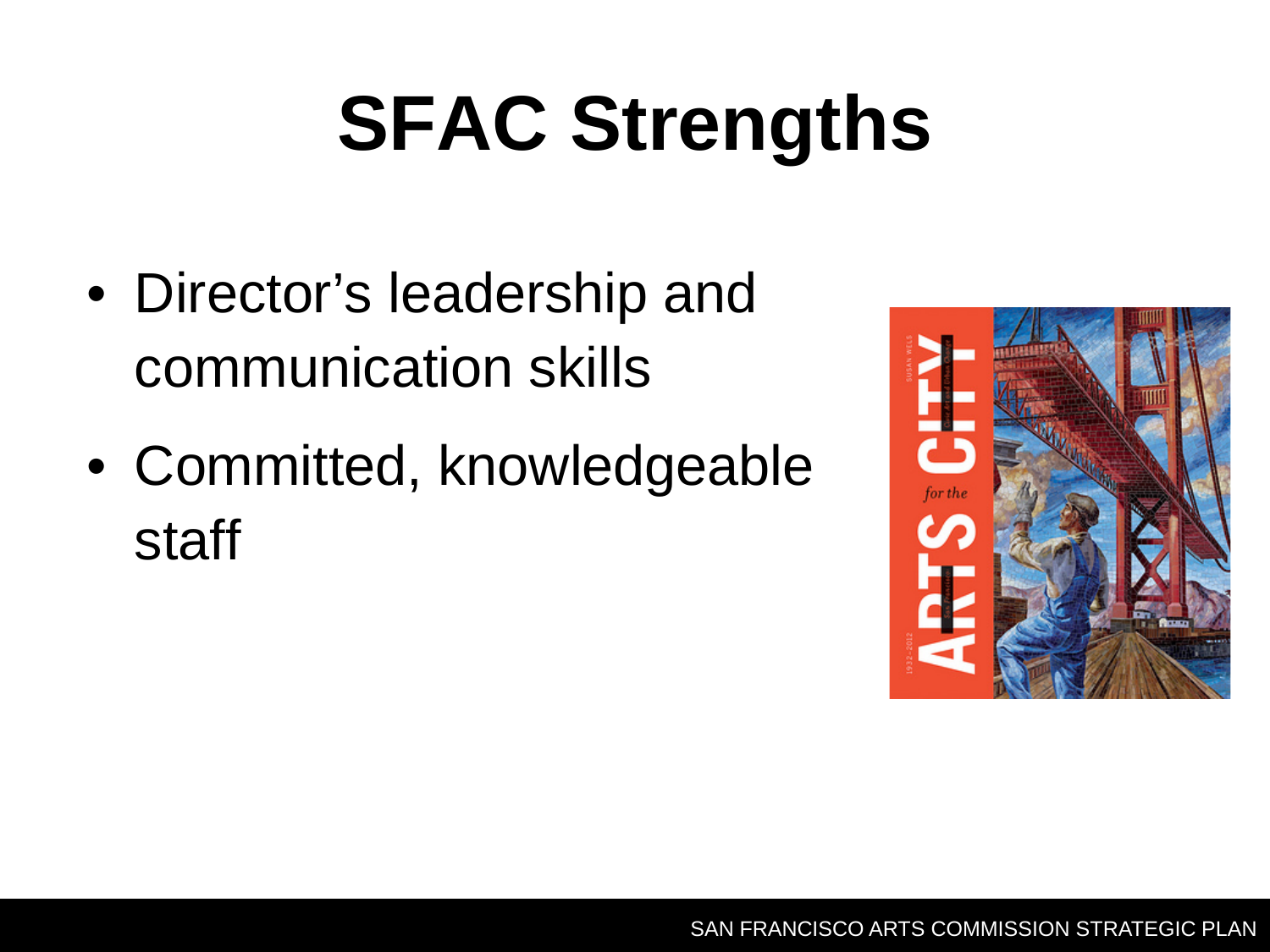## **Overall Critical Issues Identified by Interviewees**

- Lack of vision
- Adequate funding for breadth of programs
- Program relevancy and accountability
- Care for collections
- Visibility and awareness of SFAC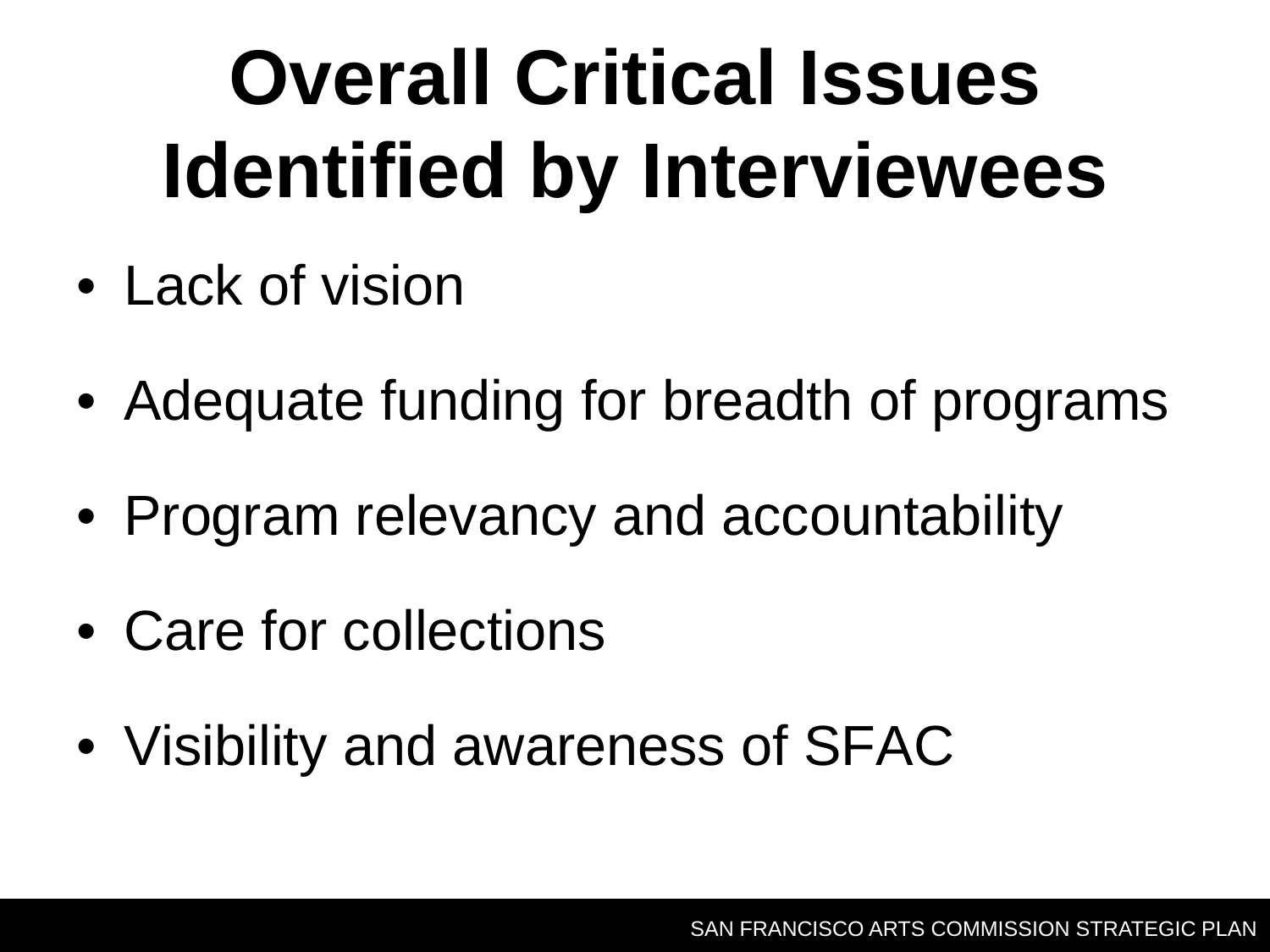## **Critical Issues Identified by Commissioners**

- Perceived as a "rubber stamp"; work done in committees
- Lack of clarity about roles and responsibilities
- Current focus on operational issues vs. policy, vision, and mission

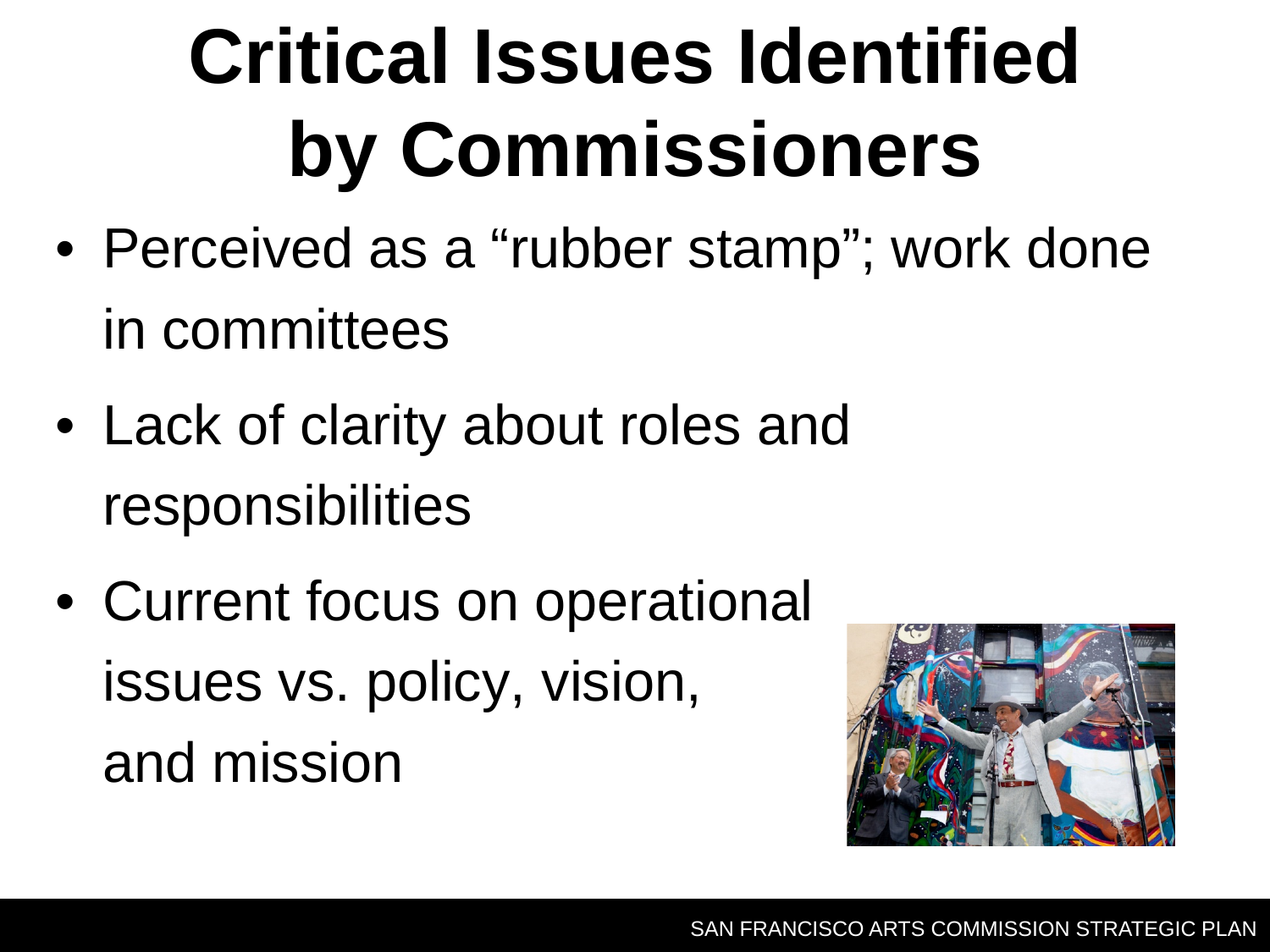# **Critical Issues Identified by Staff**

- Lack of clarity about SFAC vision and mission
- Reactive vs. strategic decision-making
- Minimal data to drive decision-making
- Internal communications lacking across program areas
- Limited visibility to the public and City government
- Lack of SFAC champions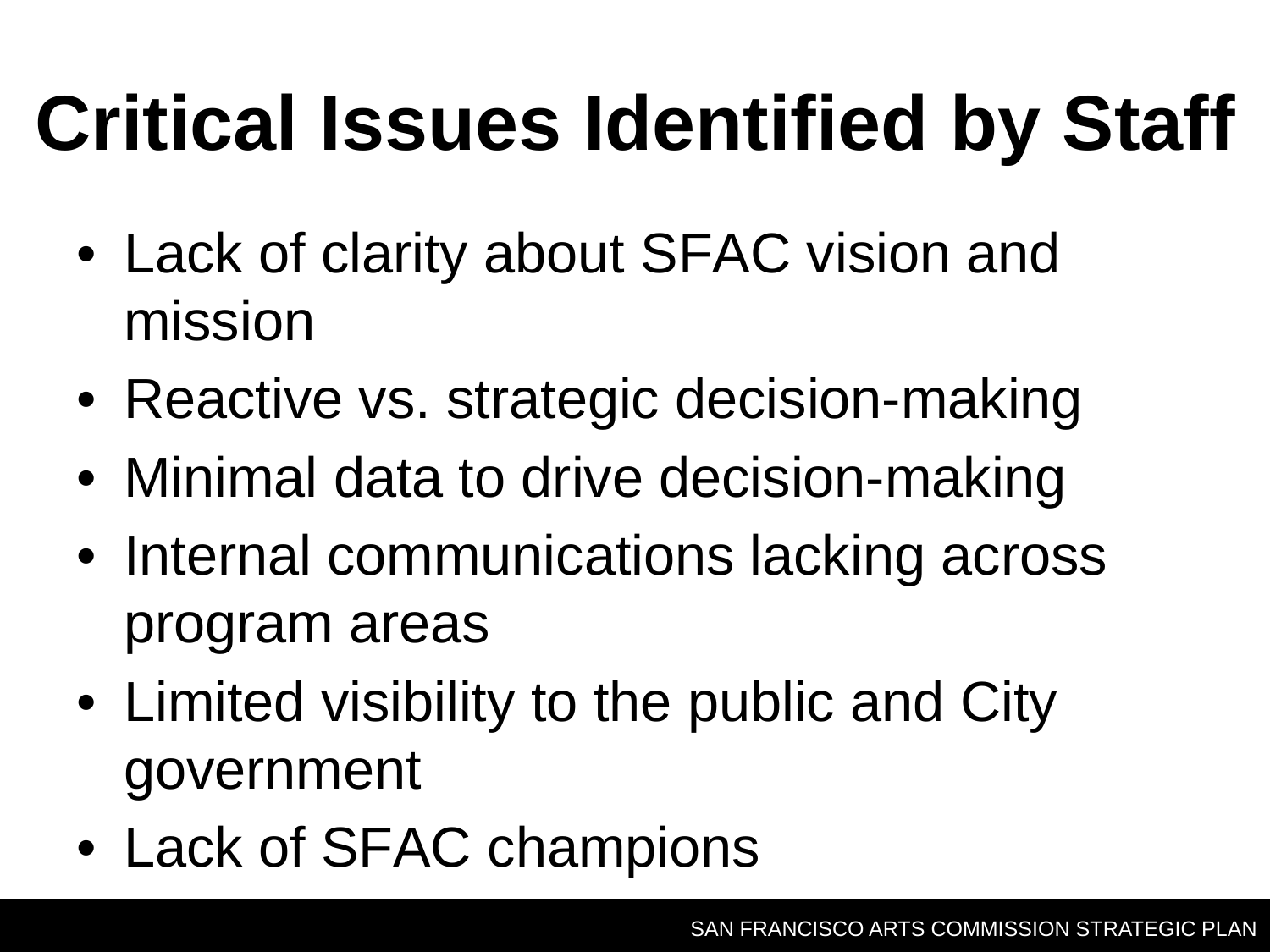## **Critical Issues Identified by External Stakeholders**

- Mission creep
- SFAC's role as a producer vs. funder
- Program silos
- Changing demographics and ensuring program relevancy
- Civic Design Review process



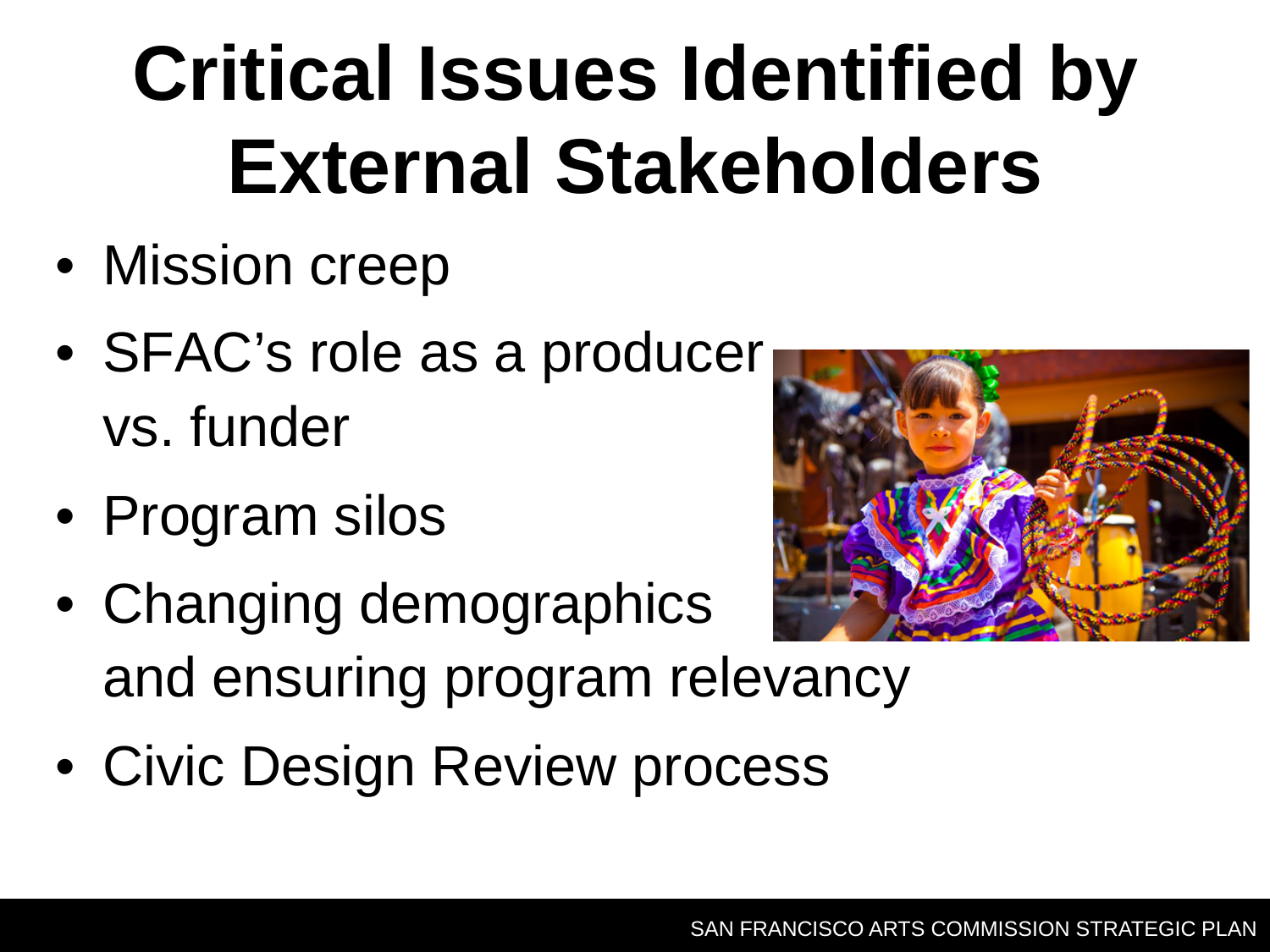## **Critical Issues Identified by CEG & Cultural Center Grantees**

- Tension between SFAC's conflicting roles as:
	- funder vs. landlord
	- funder vs. program provider
- Promotion of grant opportunities
- Overly complex reporting and application processes
- Lack of long-term leases for cultural centers
- Non-competitive grants for cultural centers
- Changing demographics and need to reach new constituencies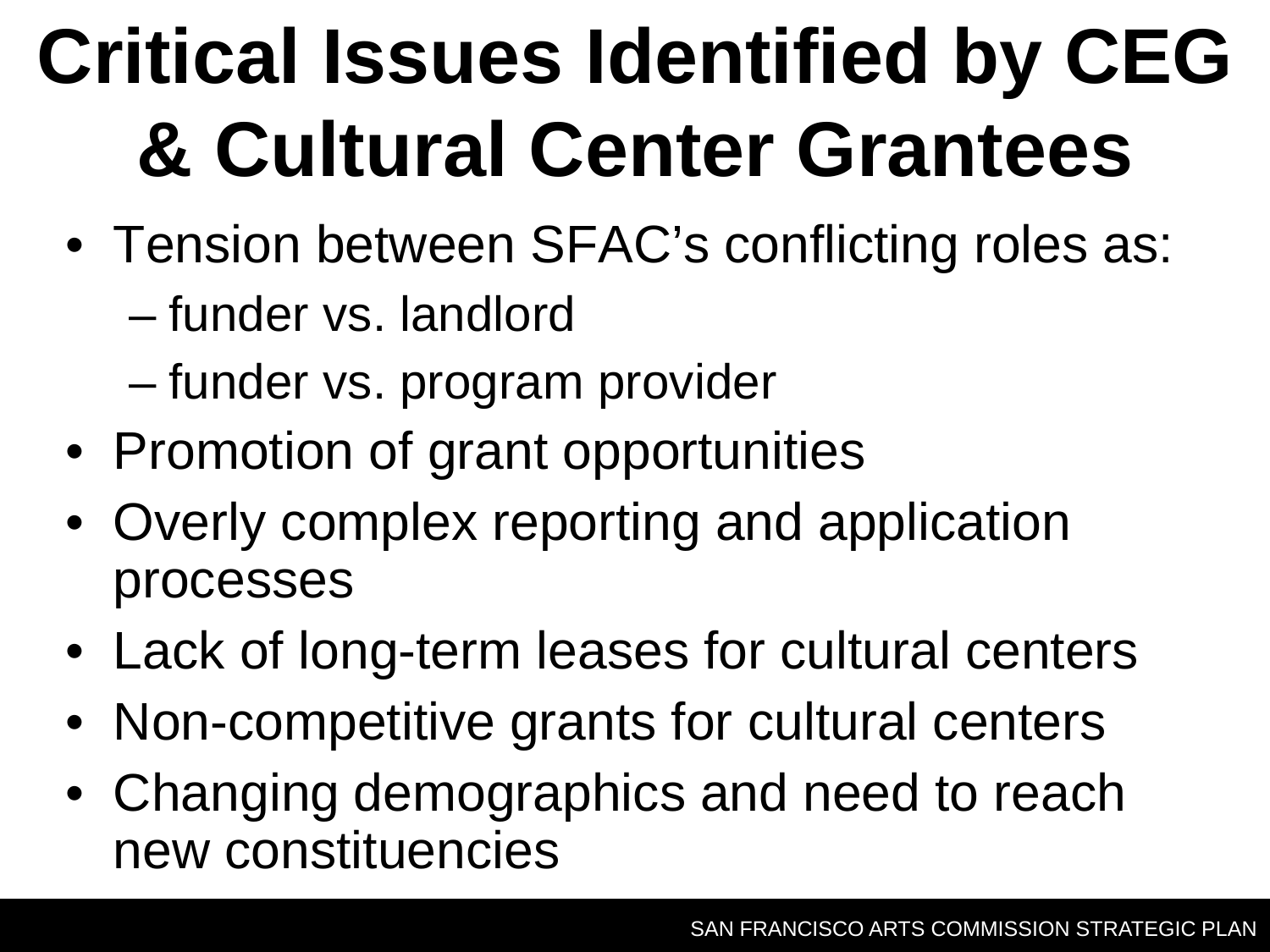## **Interviewees' Suggestions About Future of SFAC**

- Make the arts more of a "player" in education, economy, and city government
- Focus on roles as grantmaker, capacity builder, convener, resource, and advocate
- Build relationships to leverage financial and political support



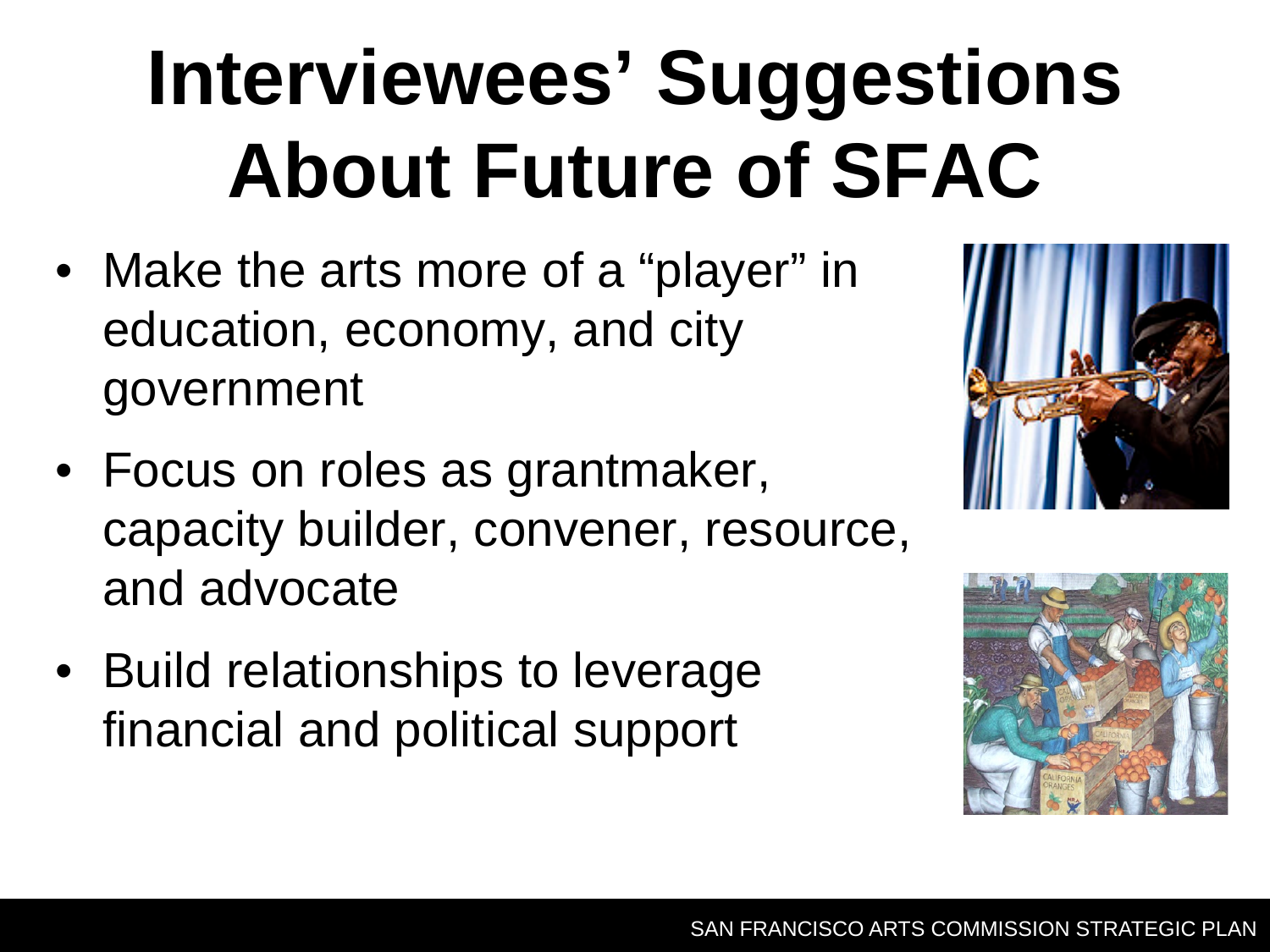## **Interviewees' Suggestions About Future of SFAC**

- Be more efficient in carrying out what we currently do
- Bring a sense of focus to our work
- Build funding base
- Enhance branding and marketing
- Celebrate the work of grantees and local artists



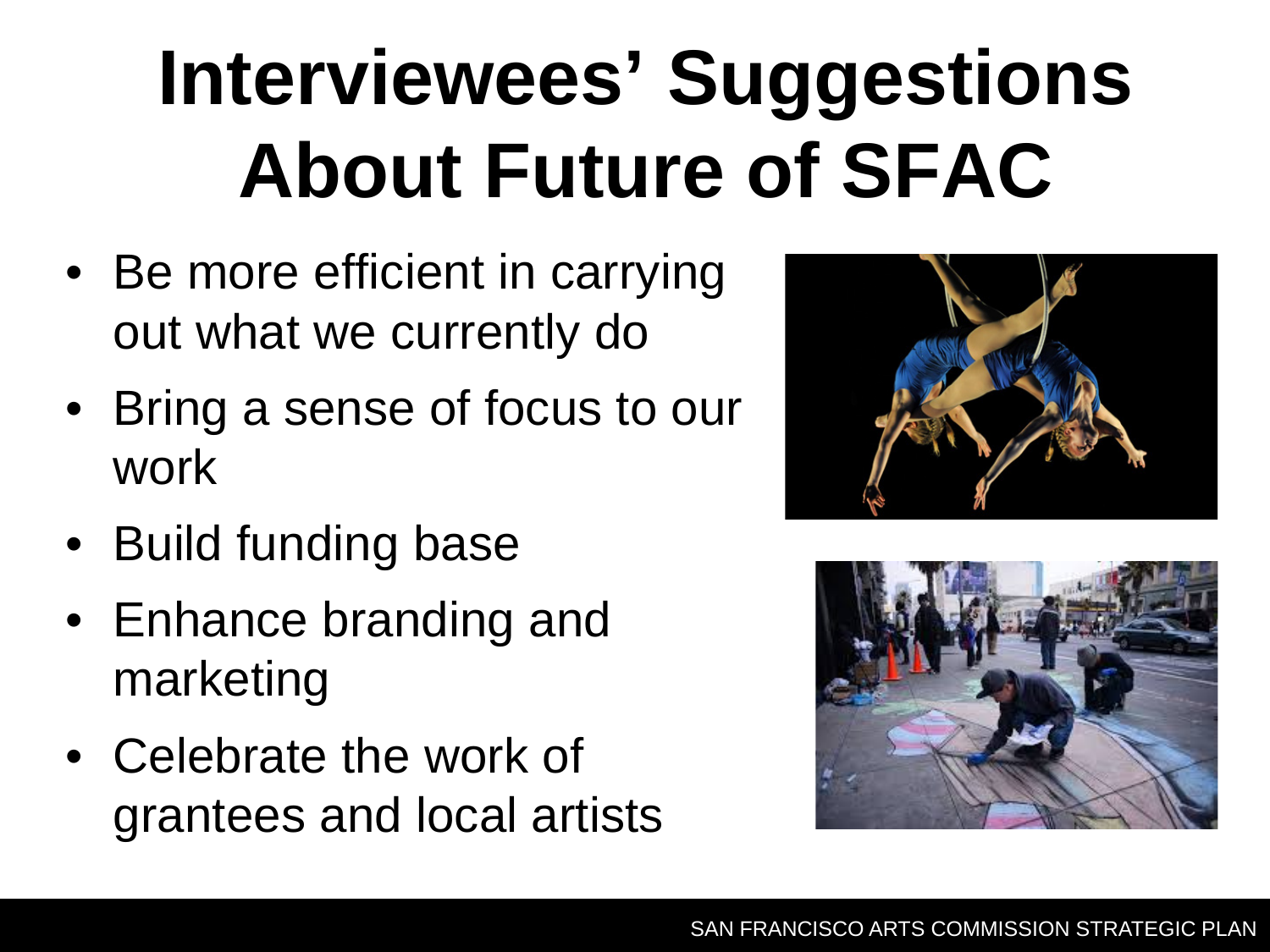## **Interviewees' Opinions: Barriers to Achieving SFAC's Future**

- Bureaucracy
- Budget constraints
- Lack of cohesive vision/clear goals
- Political realities
- Need for stability/fear of risk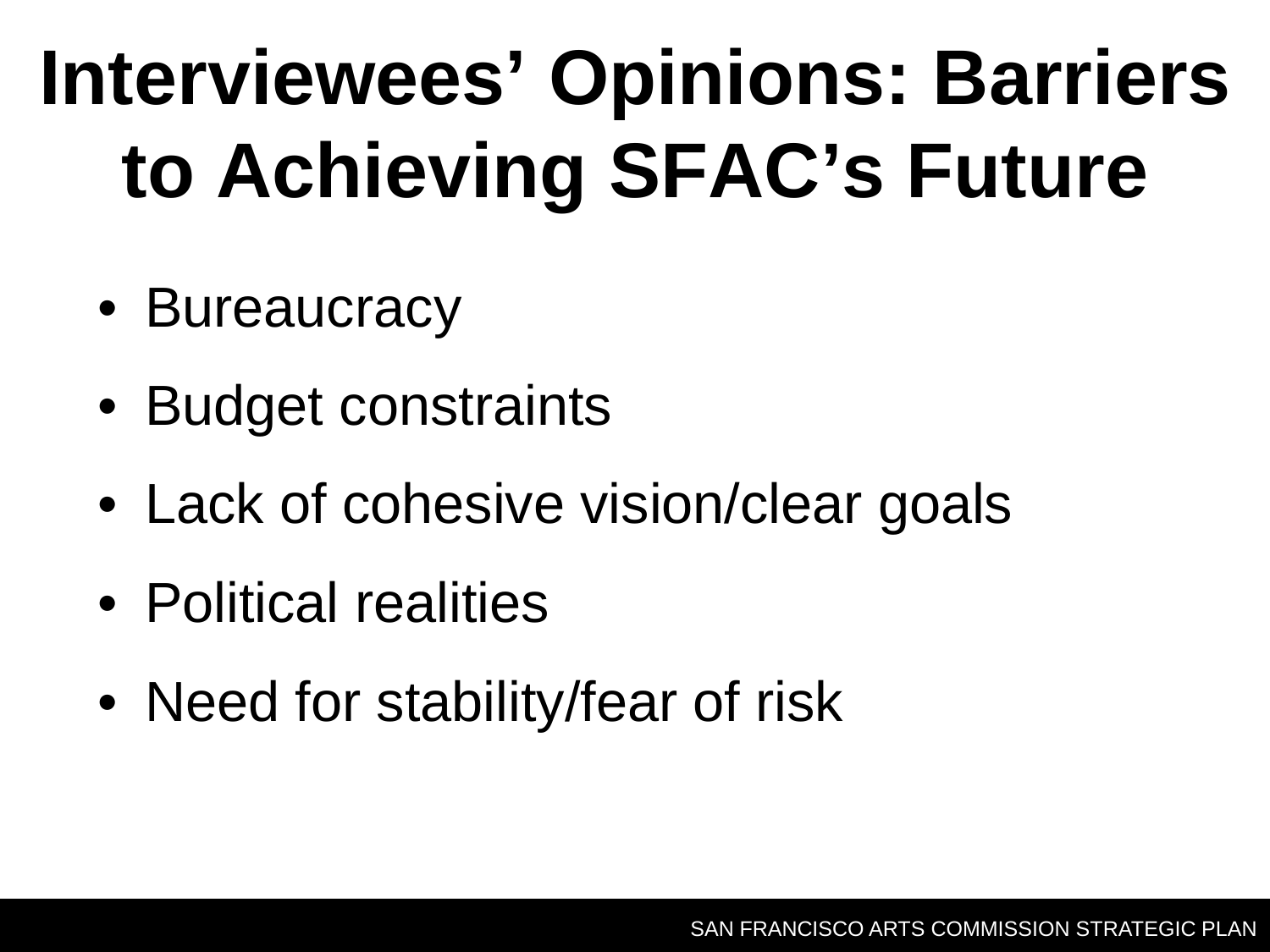#### **Next Steps**

- Strategic Planning
- Community Engagement
- Draft Plan
- Ongoing Evaluation of Plan

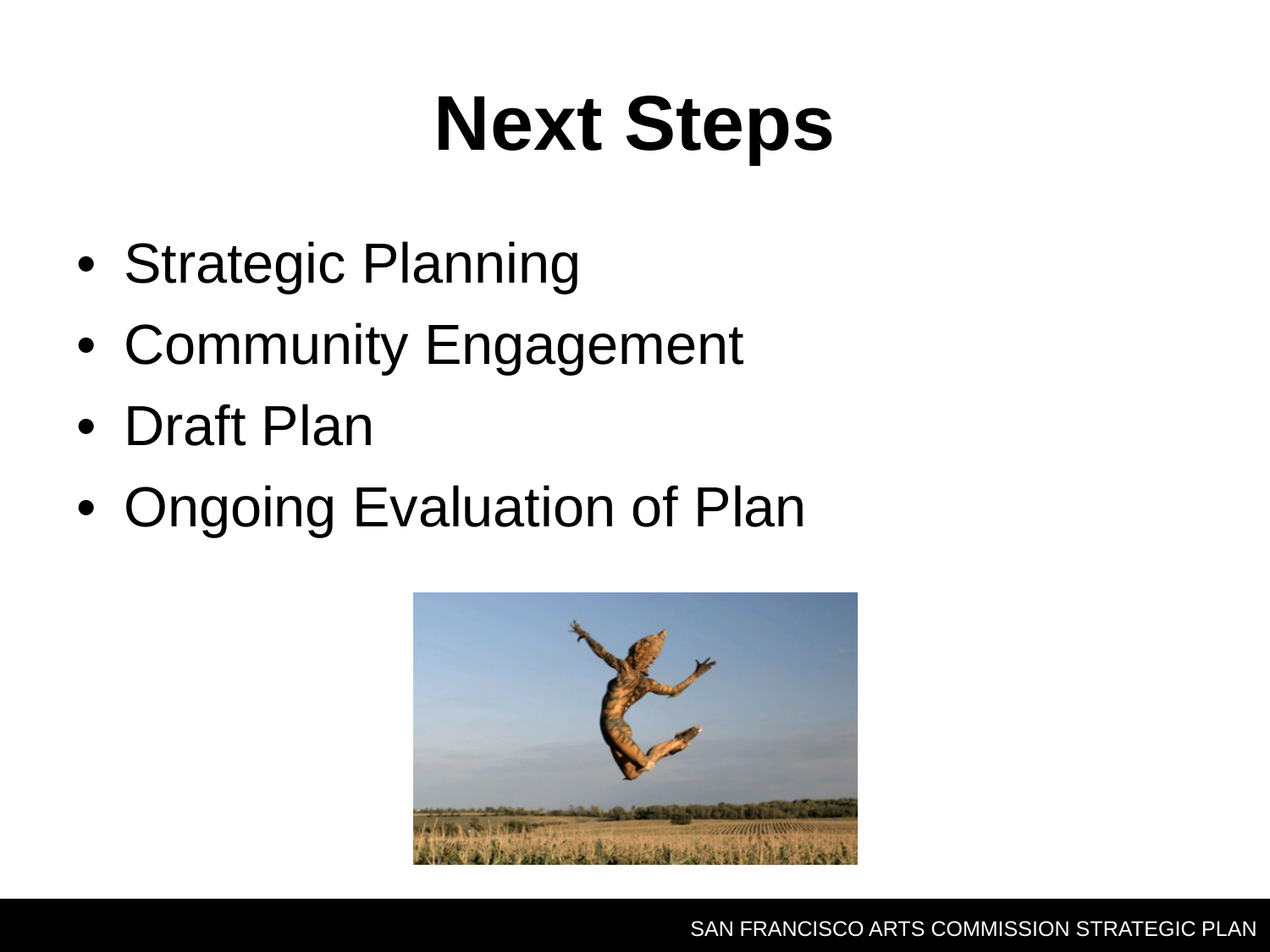

#### SAN FRANCISCO ARTS COMMISSION STRATEGIC PLAN